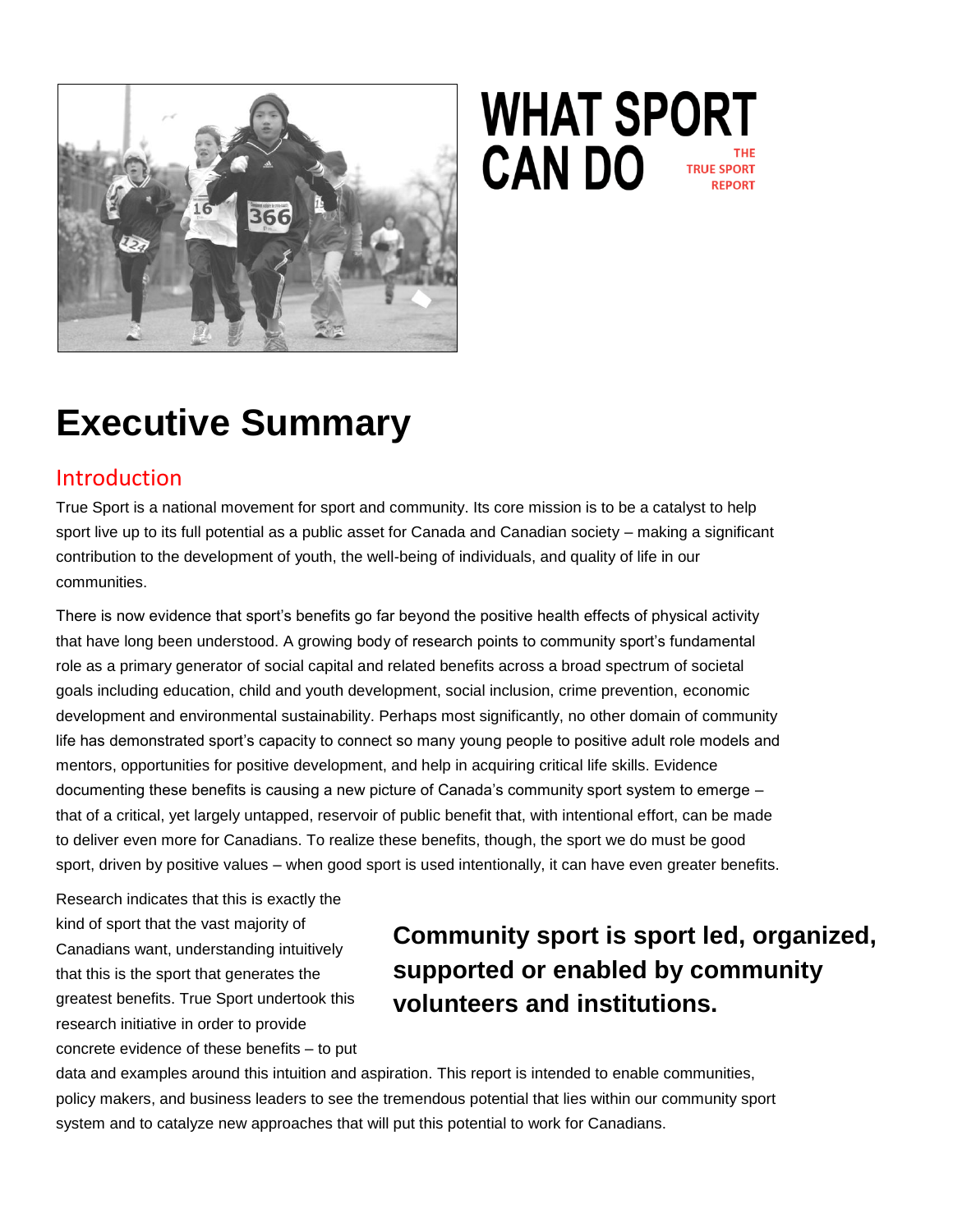#### Community sport in Canada

Community sport is sport led, organized, supported or enabled by community volunteers and institutions. It runs from the playground to the podium, ranging from simple pick-up games, to community and schoolbased sport leagues, to elite high performance competition.

It is also present in virtually every community in Canada. There are 33,650 sport and recreation organizations in Canada – 71 percent of them local. Twenty-eight percent of adult Canadians and approximately 50 percent of children and youth participate directly in sport, while 18 percent of Canadians belong to a local sport club, league or organization. More than 1.8 million Canadians coach amateur sport while 800,000 participate as amateur sport referees or officials.

Community sport is supported primarily by communities themselves, relying heavily on volunteers and only minimally on government support. Sport and recreation organizations make up 21 percent of Canada's nonprofit sector but engage 28 percent (5.3 million) of all volunteers – more than any other sector. Seventy-three percent of sport organizations have no paid employees at all and, on average, they receive only 12 percent of their funding from governments, compared with 49 percent for voluntary organizations overall.

Ninety-two percent of Canadians believe that community-based sport can have a positive influence in the lives of youth, and rank it second only to families as a highly positive influence in the lives of young Canadians. However, community sport is increasingly being pulled toward the values of commercial sport, undermining its benefits which can only be fully realized when sport is conducted in a positive and

> intentional way – when it is inclusive, fair, fun, and fosters genuine excellence.

## **5.3 million Canadians, or 28 percent of all Canadian volunteers, volunteer with sport and recreation organizations – more than for any other sector.**

This is the sport Canadians want. Fifty-seven percent of Canadians believe that community sport currently reinforces these positive

values to a great extent. They are concerned, however, that community sport is becoming overly focused on competition and believe that corrective action is required. They are also concerned that too many people are excluded from community sport, with 71 percent citing cost as a major barrier. These views point to a growing gap between the positive benefits Canadians believe sport can provide and what they are actually experiencing. The sections that follow set out the broad spectrum of public benefits that are available to Canadians if we apply ourselves deliberately to the task of closing this gap by building a comprehensive, accessible and inclusive community sport system that delivers the sport we truly want – true sport.

#### Improving health and well-being

Good health is fundamental to an individual's well-being and their ability to realize their full human potential. It is also a crucially important economic asset. Sport helps make Canadians healthier by:

*Increasing physical activity levels* – Adult Canadians active in sport average almost three hours of mostly moderate or vigourous physical activity per week and are, therefore, likely reaching recommended activity levels that have been proven to reduce mortality rates by as much as 30 percent.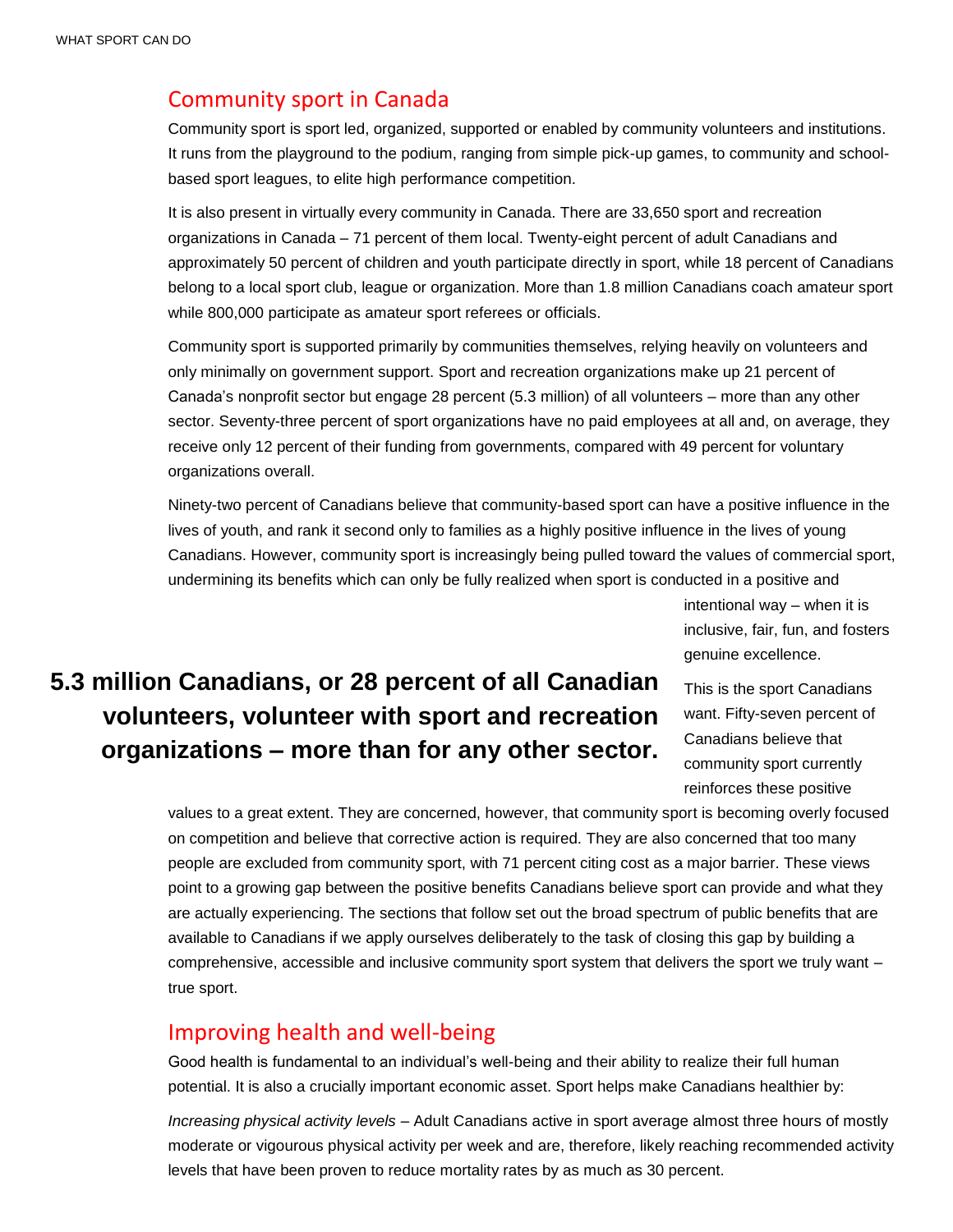*Stemming the tide of child obesity* – Physical inactivity is one cause of obesity and 91 percent of Canadian children and youth are not meeting recommended physical activity levels. Children who participate in sport are more likely to reach these levels than those who do not, but even among this group only 11 percent are succeeding. More effort is needed to increase activity rates, but even modest increases can help overweight children and youth to improve their heart health and lower their blood pressure, thereby reducing some of obesity's most damaging health effects.

*Preventing chronic disease* – People who are active on a regular basis significantly reduce their risk of cardiovascular disease, cancer (in particular breast and colon cancer), type 2 (adult onset) diabetes, and bone loss and pain in later life due to osteoporosis.

*Enhancing mental health* – Physical activity through sport helps to enhance self-esteem, reduce stress and anxiety, and alleviate depression. In patients with psychiatric disorders, physical exercise has been shown to diminish clinical symptoms,

especially for depression. Sport also offers opportunities for positive relationships, friendship and support that foster emotional health.

*Promoting healthy aging* – Physical activity through sport can help prevent chronic disease, improve balance and

## **There is a growing gap between the positive benefits Canadians believe sport can provide for their children and their communities and what they are actually experiencing.**

coordination as people age (significantly reducing their risk of falls and hospitalization), improve memory and learning, and reduce the risk of cognitive loss through Alzheimer's and small strokes. Sport also provides opportunities for social connection for older Canadians at risk of social isolation.

*Reducing health care costs* – Physical inactivity costs Canadians \$1.6 billion and \$3.7 billion annually in direct and indirect costs. Increasing sport participation is a cost-effective strategy for improving Canadians' health and significantly reducing national health costs. Increasing physical activity levels by just 10 percent would save Canadians over \$150 million annually in direct health care costs alone.

#### Putting children and youth on a positive life course

Sport can contribute to giving children a healthy start in life, help those with a poor start get back on track, and equip youth with the information, skills, personal resources and social support they need to make key life transitions successfully. However, sport can also expose children and youth to negative experiences, discourage their participation, and even impede their positive development.

In organized youth sports, the primary determinants of whether youth will have a positive or negative experience are the adults involved – parents, coaches, officials, and administrators – and the quality of coaching and mentoring. The values and practices employed by parents, coaches and volunteers can be powerfully enabling and enriching for young people, or they can drive them out of sport for a lifetime.

Canadians have identified a number of serious issues in community sport: too much focus on winning and competition, violence, under- and over-involvement of parents, poor coaching and leadership, harassment, intolerance/racism, lack of fair play, and injuries. These pressures are believed to be contributing to decreasing sport participation rates as children grow older. U.S. research has shown that the leading reasons youth drop out of sport are that they are no longer having fun, they do not have the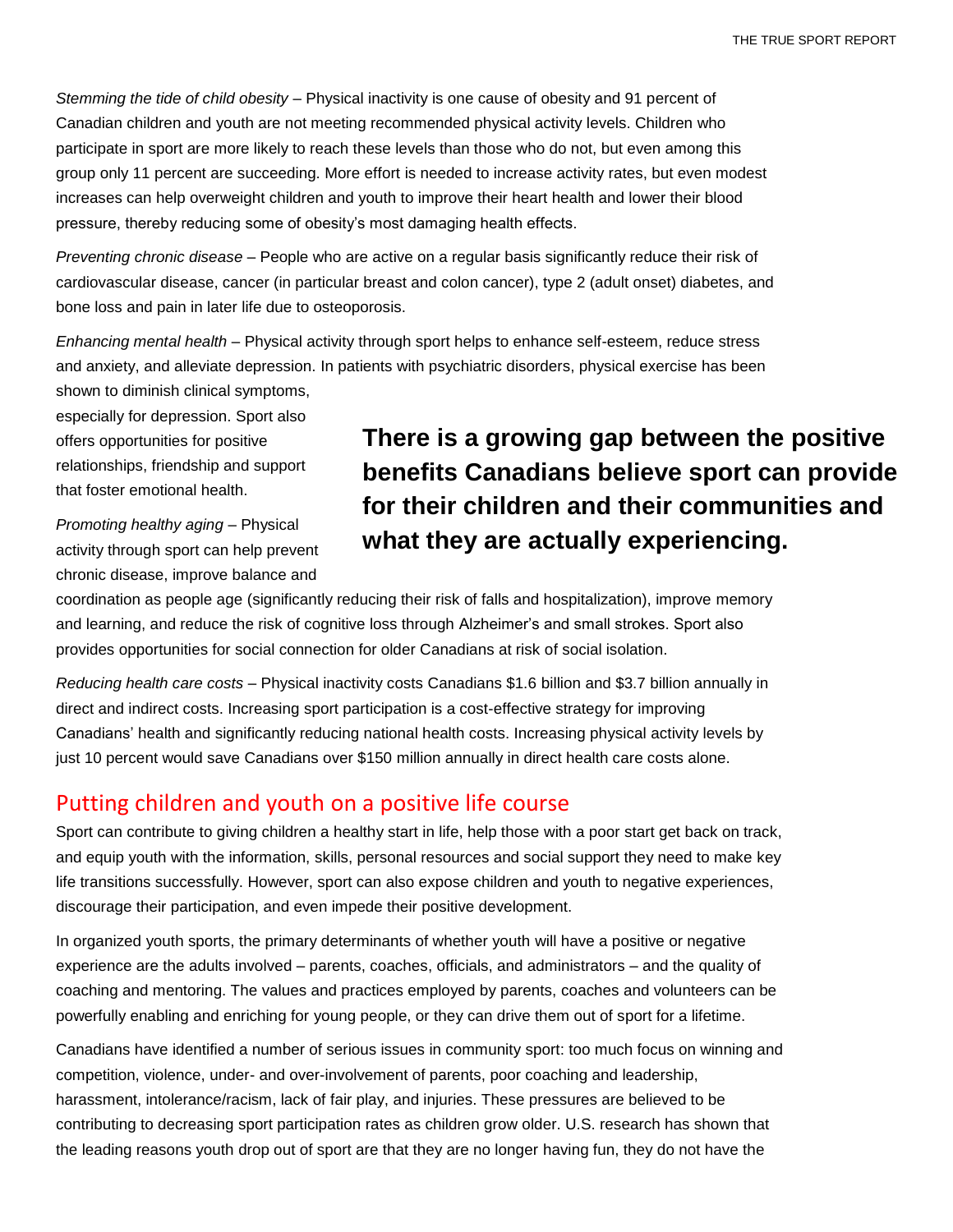time, and they do not believe they are good enough to play. These findings point to the need for a comparable investigation of the sport experiences of youth in Canada, in order to encourage their continued participation and ensure they benefit from and enjoy their experience.

In Canada, most parents' (70 percent) expectations of what sport should provide their children have been met or exceeded, however, more can be done to ensure sport is delivering the greatest benefits possible. These benefits include:

*Helping children learn and develop through play* – Play is one of the primary ways that young children explore the world and develop their physical, cognitive and social-emotional capacities. Age-appropriate games and physical activity can help young children acquire mobility, coordination, knowledge about the world and themselves, self-confidence and initial social skills.

*Building physical capacity and motor skills* – Early to mid-childhood is when children acquire the strength, coordination and motor-skills necessary to move with efficiency and confidence in physically challenging circumstances. Sport and physical activity can help children to build this general base of motor abilities and a basic understanding of how their body moves.

*Keeping children and youth active and healthy* – Regular participation in physical activity during childhood and adolescence can help: 1) build and maintain healthy bones, muscles and joints; 2) control weight, build lean muscle and reduce fat; 3) prevent or delay development of high blood pressure and reduce blood pressure in adolescents with hypertension; 4) lower risk of cardiovascular disease; and 5) reduce feelings of anxiety and depression.

*Using sport to reduce youth health risk behaviours* – Young athletes are more likely than non-athletes to eat healthily and weigh less, and less likely to smoke cigarettes, use drugs, engage in sexual activity, or be bored or hopeless. Organized sports are generally associated with less antisocial behaviour, such as carrying a weapon or contemplating or attempting suicide, while adolescent girls who participate in sport are less likely than non-athletic peers to participate in sexual activity and/or report a pregnancy.

*The particular benefits of sport for girls* – Girls benefit particularly from sport's potential protective effects against osteoporosis, anxiety, depression, suicide, and adolescent pregnancy. As well, girls' participation is strongly linked to pro-education values, a greater sense of control over their own bodies, and more generalized feelings of empowerment, identity and self-direction that can help them to overcome restrictive gender norms and participate more fully in society.

*Fostering positive youth development* – Sport can also contribute positively to adolescent identity formation, a critical step in the transition from adolescence to adulthood. Young people who participate in sport score significantly higher on self-concept than those who do not, with girls benefiting even more than boys. Sport also facilitates friendships and positive social relations, which also play an important role in youth identity formation.

*Enhancing academic achievement* – Sport and physical education can help improve young people's school attendance, behaviour, and academic achievement. Participation in school-based sport and physical activity has been shown to result in considerably healthier social and academic self-concepts, while longitudinal research from the United Kingdom confirms that sport can contribute to identification with, and commitment to, school and school values.

*Teaching positive values and life skills* – Sport offers young people a means to gain and enhance a range of life skills that can improve their chances of finding employment, raise their level of income, and make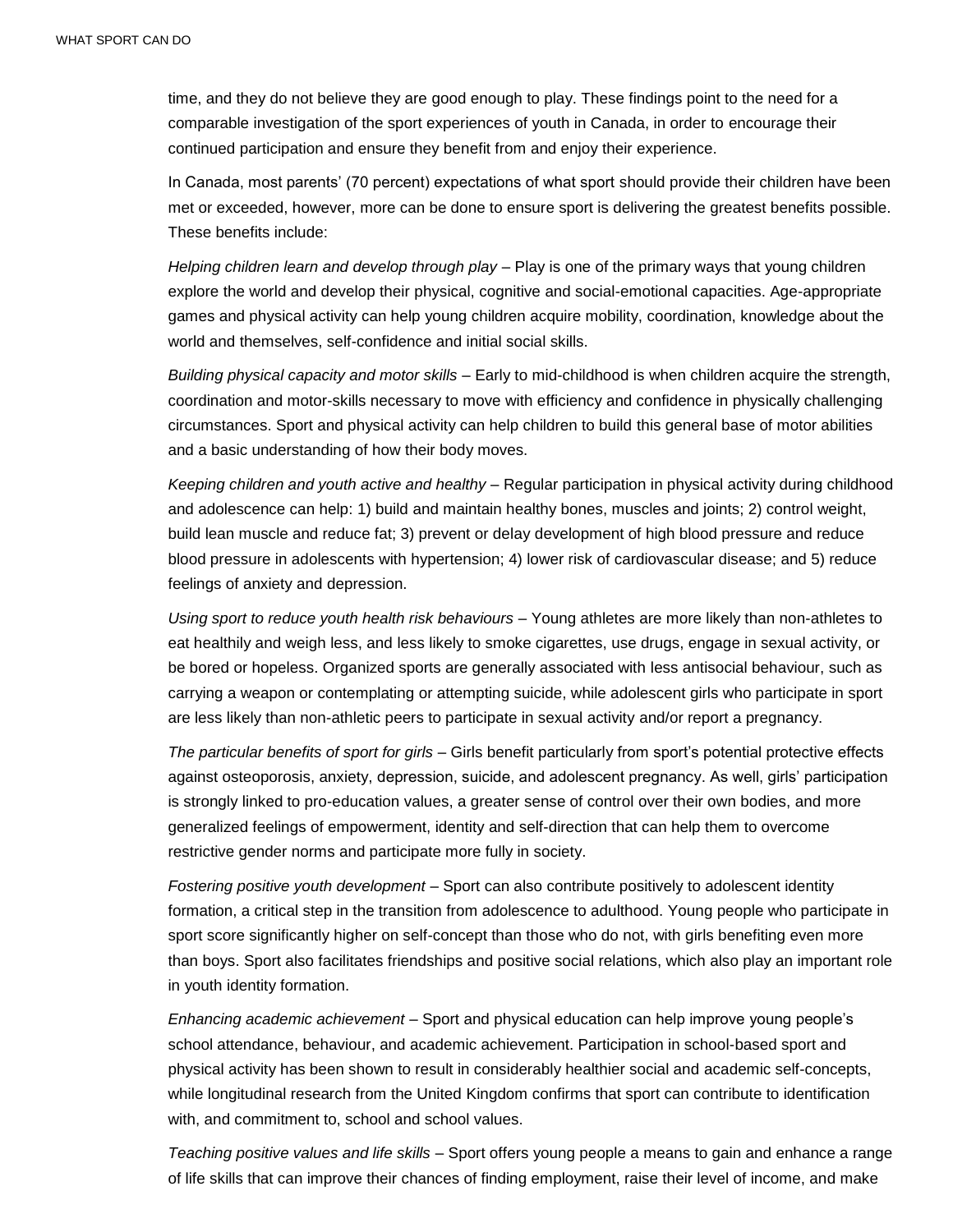them more optimistic and willing to volunteer in the community. Sport can potentially have a positive moral influence when it fosters positive experiences, minimizes negative experiences, empowers youth, treats them as individuals, and systematically and consistently teaches fair play and sportsmanship.

*Preventing youth crime and gang involvement* – Youth who participate in sport are less likely to engage in delinquent behaviour and have lower rates of criminal arrest. Sport programs can also offer youth a positive alternative to membership in criminal gangs. Sport programs to prevent youth crime and gang involvement work best when they are holistic, values-based, empowering, and delivered as part of a wider series of activities, in partnership with local renewal agencies and other groups. Purely recreational programs are unlikely to be very effective.

*Providing positive adult role models* – Adult role models play a key part in determining whether sport programs exert a positive or negative influence. Character, fair play, and morals are learned by youth when the goals, attitudes and behaviour of their coach or teacher are moral. A consistent positive relationship with a caring adult is also a significant protective factor, helping to build resilience in children and youth and enabling them to better manage the challenges in their lives.

#### Building stronger and more inclusive communities

Sport's benefits are not limited to individuals. Sport can also help to strengthen communities by building social capital and fostering greater inclusion of marginalized or excluded groups. This view is widely

supported by Canadians, 72 percent of whom believe that sport is a key contributor to quality of life in their communities.

*Building social capital* – A nation's level of sport participation is closely linked to its level of social trust and well-being. People who participate in sport are more likely to

## **Sport is a powerful means of promoting health, but an even more powerful means of building social capital.**

vote, contact a politician and sign a petition than the average citizen. They also show higher levels of social trust, trust in institutions, and life satisfaction. Sport also helps to keep small rural communities together and, in declining rural towns, may even provide the last remaining social infrastructure.

*Helping newcomers to integrate more quickly into Canadian society* – United Kingdom research on sport and the inclusion of refugees and asylum seekers shows that it can help to break down barriers between newcomers and local host populations, improve relationships among asylum seekers of diverse ethnic backgrounds, and build their self-esteem and self-confidence. Sport is also being used successfully to link newcomers to key community services and supports.

*Fostering greater inclusion of people with disabilities* – Sport helps people with disabilities to improve their health and mobility by making them stronger, more flexible, and more coordinated. At the same time, it provides opportunities for them to build their self-confidence and self-esteem, enhance their social skills and networks, and become more motivated and independent. Sport also helps change negative community perceptions by focusing attention on athletes' abilities, rather than their disability.

*Renewing Aboriginal culture* – Research from Australia confirms that sport offers particular benefits with regard to Aboriginal communities in terms of building cultural pride, social cohesion, self-esteem, and transferable skills among participants and volunteers. Sport carnivals can also help reduce drug and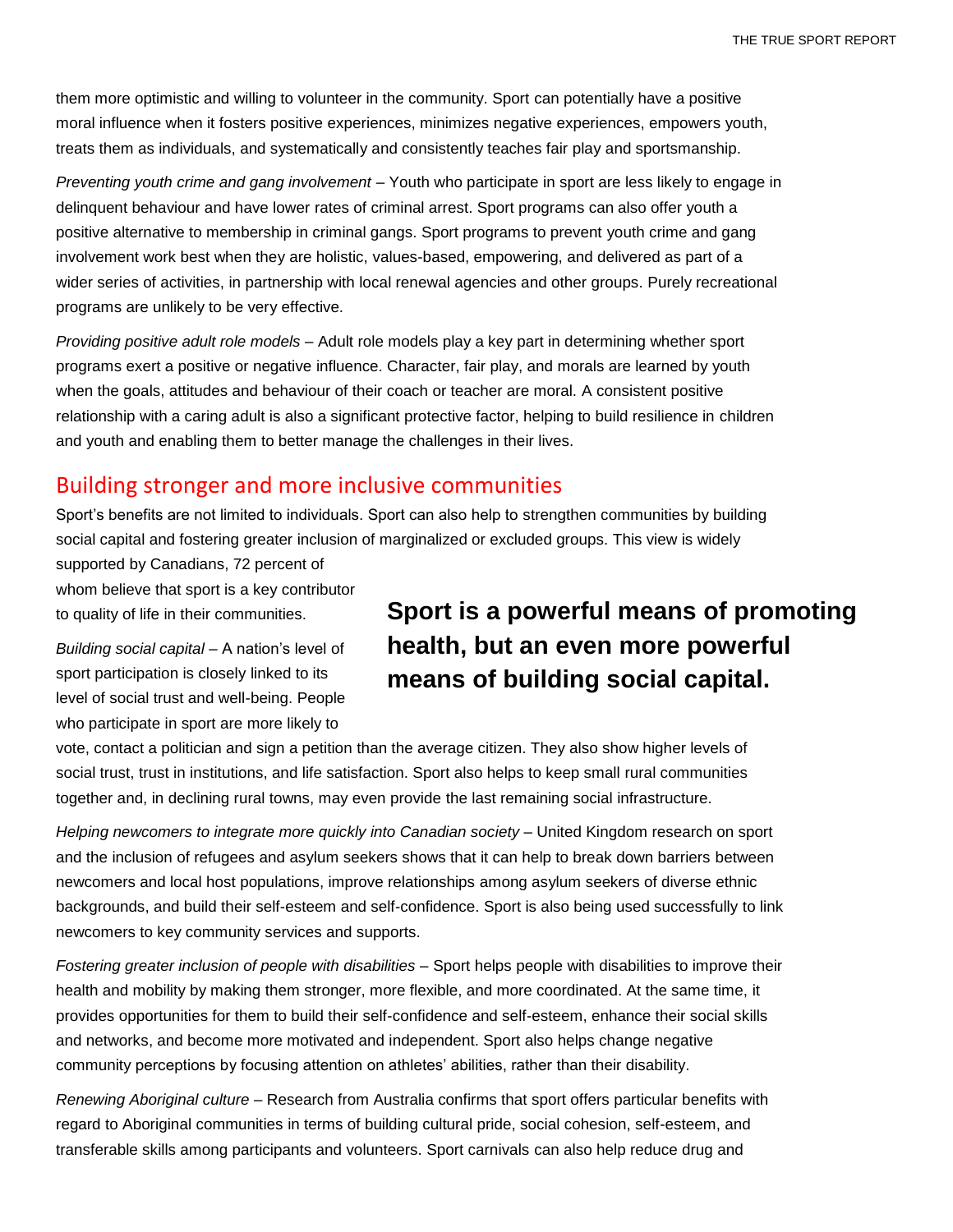alcohol use on a short-term basis, with related reductions in family violence. Sport and recreation programs offered with other supports have also helped to increase school attendance and achievement levels, and reduce the incidence of youth crime and suicide.

#### Contributing to Canada's economy

Sport plays a significant role in the economic life, as well as the social life of communities, providing jobs, boosting tourism, contributing to neighbourhood economic renewal, and enhancing skills and productivity in the workplace. In 2004, Canadians spent \$15.8 billion on sport – 2.18 percent of all household spending or \$1,963 per household. Canada's sport sector accounts for 1.2 percent of GDP and provides 2 percent of all jobs, employing 262,324 Canadians.

*Enhancing tourism through sport travel and events* – Almost one third of tourist trips to Canada in 2006 included participation in sport or outdoor activities. Canada hosts over 250,000 sport events annually ranging from professional events, to multi-sport amateur games to local tournaments. All of these provide economic benefits in the form of visitor spending on accommodation, food and drink, entertainment, and gifts/souvenirs, while larger events also often leave a legacy of high quality sport infrastructure and international awareness leading to increased sport tourism.

*Contributing to local economic development and renewal* – Community sport amenities help cities to attract and retain highly valued knowledge-workers and the companies that seek to employ them. Sport can also boost the fortunes of disadvantaged neighbourhoods by providing employment and, through

## **Canadians rank sport second only to families as a highly positive influence in the lives of young people.**

local sport and employment plans, helping local residents to acquire the sport volunteer opportunities, training and accreditation they need to access these jobs.

*Enhancing workplace skills and productivity* – Employers are increasingly turning to sport and physical activity to improve productivity in their

workplaces. Workplace sport and fitness programs can reduce annual absenteeism by 1.6 days per employee, leading to payroll savings of 1.1 percent per year. Employers also place a high value on the transferable skills acquired by sport participants and volunteers because these skills improve workplace performance.

#### Promoting environmental sustainability

Sport can instill appreciation of, and a desire to protect, the environment and provide a platform for social mobilization on behalf of environmental sustainability, including ensuring that sport at all levels is a net contributor, rather than detractor. It does this by:

*Fostering environmental awareness and stewardship* – Many investments in community sport are investments in green space, with users often becoming advocates for their protection, proper maintenance and expansion, just as those who pursue wilderness sports are often advocates for the protection and sustainable use of remote environments.

*Providing a platform for social mobilization* – Elite international sport events provide powerful platforms for promoting environmental protection because of their large audiences and global reach. High profile athletes possess this same potential. Many international sport and environment bodies are using this